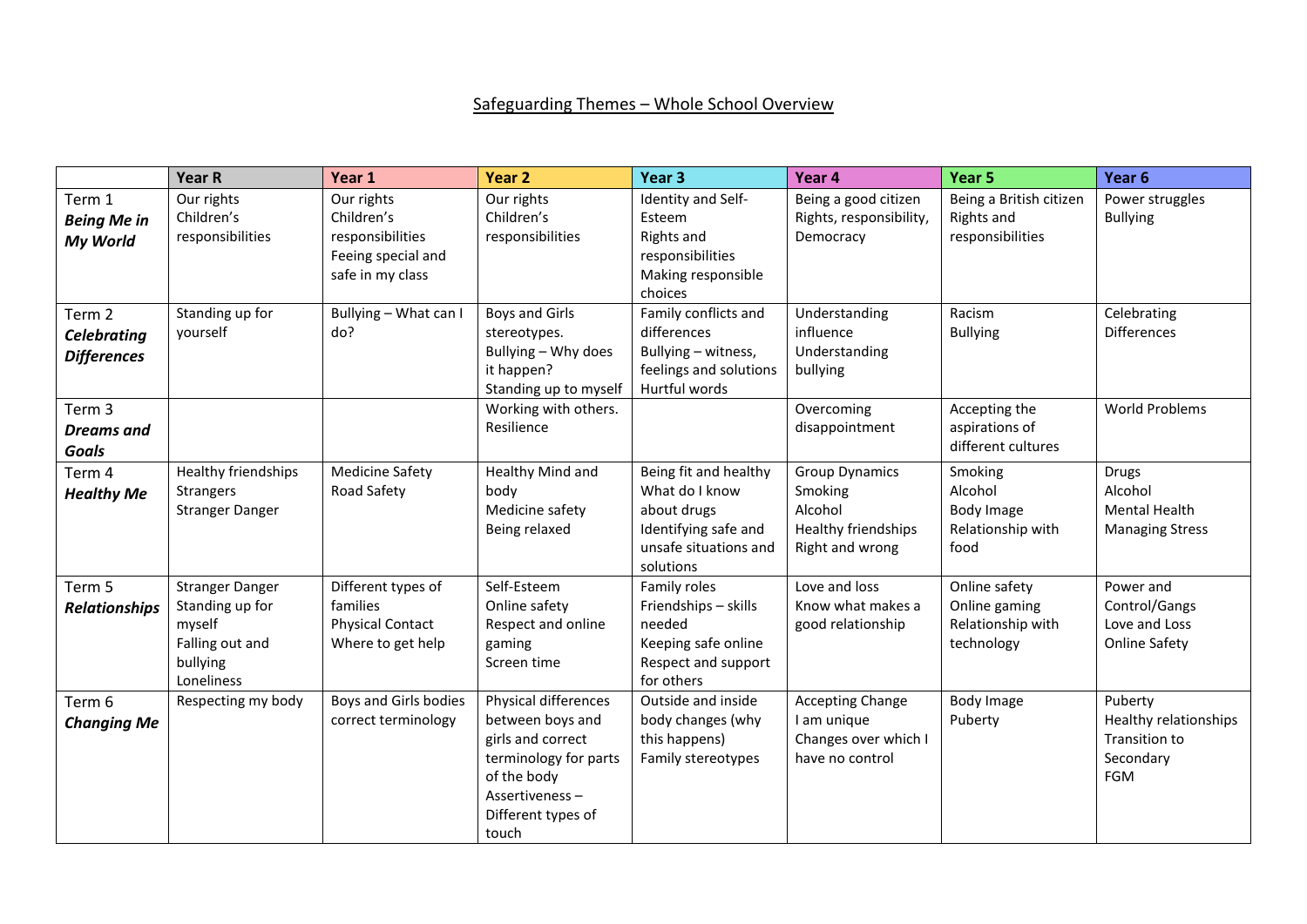## Introduction of new vocabulary

|                                                    | Year R | Year 1                                                                                                                                            | Year 2                                                                                             | Year <sub>3</sub>                                                                                                                                                                                 | Year 4                                                                                                                    | Year 5                                                                                                                                                               | Year <sub>6</sub>                                                                                                                                                                                                                                                                                                                 |
|----------------------------------------------------|--------|---------------------------------------------------------------------------------------------------------------------------------------------------|----------------------------------------------------------------------------------------------------|---------------------------------------------------------------------------------------------------------------------------------------------------------------------------------------------------|---------------------------------------------------------------------------------------------------------------------------|----------------------------------------------------------------------------------------------------------------------------------------------------------------------|-----------------------------------------------------------------------------------------------------------------------------------------------------------------------------------------------------------------------------------------------------------------------------------------------------------------------------------|
| Term 1<br><b>Being Me in</b><br>My World           |        | Safe, Special, Calm<br>Belonging<br>Rights, Responsibilities<br>Rewards<br>Proud<br>Consequences<br>Disappointment                                | Worries, Hopes, Fears<br>Actions<br>Negative, Positive<br>Co-operate<br>Problem Solving<br>Choices | Welcome<br>Valued<br>Pleased<br>Personal Goal Praise<br>Acknowledge, Affirm<br>Emotions, Feelings<br>Nightmare<br>Fears, Worries<br>Solutions, Support<br>Behaviour, CoOperate<br><b>Fairness</b> | Included<br>Excluded<br>Role<br>Democracy<br>Democratic<br>Decisions<br>Authority                                         | Appreciation<br>Opportunities<br>Vision<br><b>British Citizen</b><br>Denied<br>Empathise<br>Poverty<br>Prejudice<br>Collaboration<br>Participation                   | Goals, Value, Welcome<br>Choice, Rights<br>Education,<br>Want/ Needs, Empathy<br>Comparison<br>Opportunities, Behaviour<br>Responsibilities Empathise<br>Learning Charter<br>Obstacles, Co-operation<br>Collaboration<br>Democracy, Proud                                                                                         |
| Term 2<br><b>Celebrating</b><br><b>Differences</b> |        | Similarity, Same as<br>Difference<br><b>Bullying</b><br>Deliberate, On purpose<br>Unfair<br>Included                                              | Boys, Girls<br>Assumptions<br>Stereotypes<br>Lonely<br>Help<br>Stand Up For<br>Unique<br>Value     | <b>Group Dynamics</b><br>Viewpoint<br>Family<br>Loving<br>Connected<br>Special<br>Conflict, Solutions<br>Witness, By-Stander<br>Gay<br>Unkind<br>Feelings and Tell<br>Hurtful<br>Complement       | Assumptions<br>Judgement<br>Accept<br>Influence<br>Attitude<br>Opinion<br>Cyber Bullying<br>Characteristics<br>Impression | <b>Culture Conflict</b><br>Racism, Race<br>Discrimination<br>Culture<br>Rumour<br>Name-calling<br>Racist<br>Homophobic<br>Texting<br>Indirect<br>Direct<br>Continuum | Normal, Ability Disability<br>Visual impairment<br>Empathy, Perception<br>Vision, Blind<br>Cerebral palsy<br>Role model, Inspire<br>Independent, Disability<br>Power Struggle Imbalance,<br>Control Harassment,<br><b>Bullying behaviour Direct</b><br>/Indirect Argument,<br>Recipient<br>Para Olympian, Accolade<br>Disability, |
| Term 3<br><b>Dreams</b> and<br><b>Goals</b>        |        | <b>Success</b><br>Achievement, Goal<br>Treasure<br>Stepping stones<br>Process<br><b>Dreams</b><br>Team Work<br>Celebrate<br>Challenge<br>Overcome | Realistic<br>Persevere<br>Strengths<br>Learning Together                                           | Obstacles<br>Ambitions<br>Aspirations<br>Enterprise<br>Motivated<br>Enthusiastic<br>Efficient<br>Frustration                                                                                      | Determination<br>Hope<br>Disappointment<br>Fears<br>Hurt<br>Cope<br>Resilience                                            | Dream<br>Goal<br>Culture<br>Communication<br>Cooperation<br>Rallying                                                                                                 | Dream, Goal<br>Learning Strengths Stretch<br>Achievement, Personal<br>Realistic/Unrealistic<br>Global Issue, Suffering<br>Concern, Hardship<br>Empathy, Admire Respect,<br>Achievement Praise,<br><b>Compliment Contribution</b><br>Recognition                                                                                   |